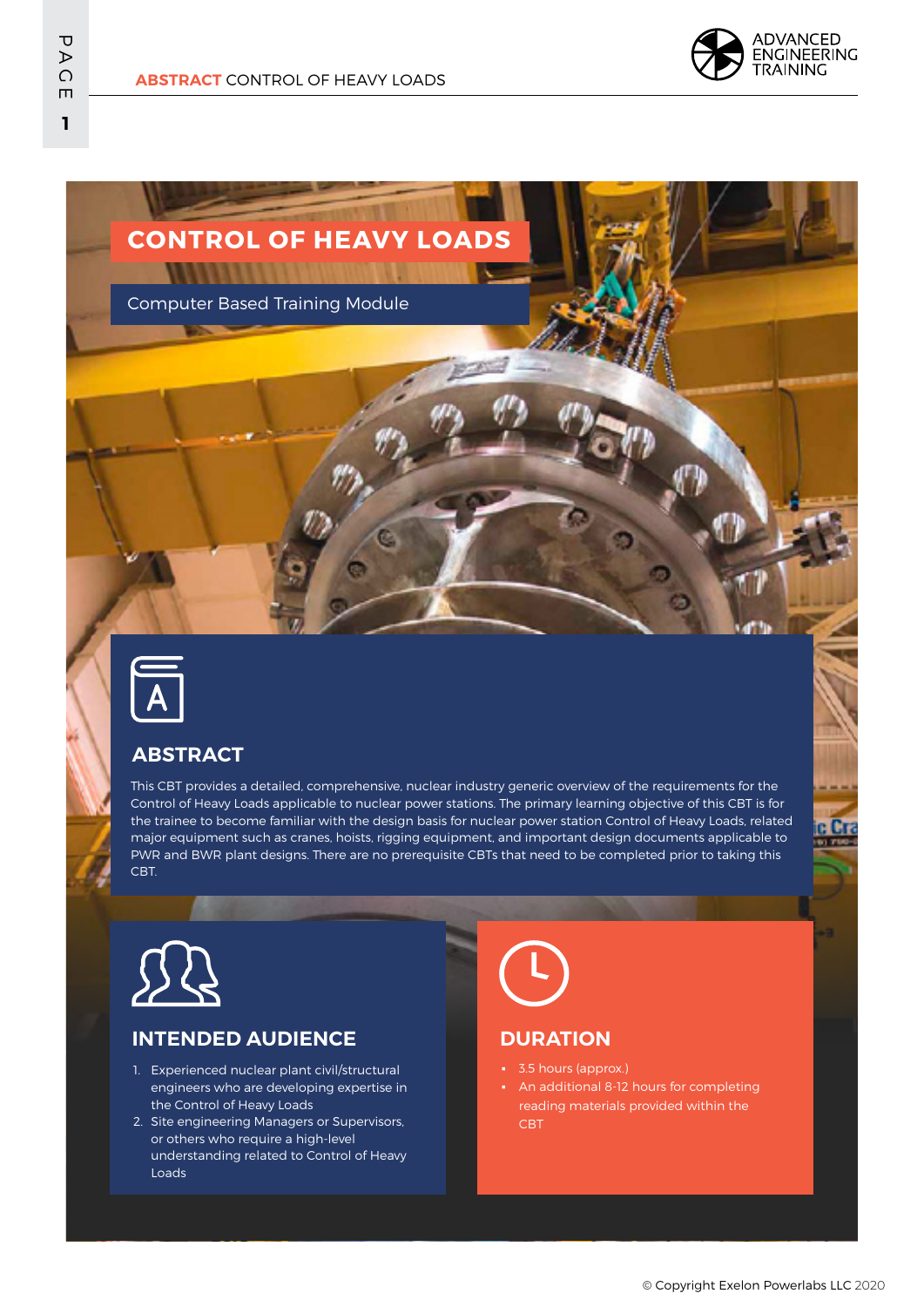

## **TERMINAL LEARNING OBJECTIVES**

- 1. LIST the key regulatory guidance documents issued in the 1980s that defined the requirements for the handling of heavy loads.
- 2. DEFINE the key terms related to the control of heavy loads.
- 3. STATE the major requirements that were specified in the regulatory guidance documents for the handling of heavy loads.
- 4. IDENTIFY the plant areas where safe load paths and control of heavy loads are required.
- 5. LIST the alternatives used for safe movement of heavy loads over safety-related Systems, Structures, and Components (SSCs).
- 6. LIST the key regulatory and industry guidance documents issued in the 1990s and 2000s.
- 7. DESCRIBE the clarifications provided in regulatory and industry guidance documents issued in the 1990s and 2000s.
- 8. EXPLAIN the need for additional guidance on control of heavy loads subsequent to the issuance of Generic Letter 85-11.
- 9. STATE the types of commitments to heavy load handling measures that must be described in the UFSAR and implemented in plant procedures.
- 10. IDENTIFY the parameters that must be limited in procedures to ensure load drop analyses remain bounded.
- 11. DESCRIBE the plant processes that shall be employed to evaluate changes in heavy load handling measures and/or new heavy loads.
- 12. DESCRIBE the key criteria for crane design, specified by Regulatory and Industry Guidance documents to control heavy loads.
- 13. DEFINE the terms critical load, maximum critical load, and design-rated load.
- 14. DISCUSS available alternatives acceptable to the NRC in lieu of meeting the NUREG-0554 single-failure-proof requirements.
- 15. DIFFERENTIATE between when to upgrade to a single-failure-proof crane versus performing a load drop analysis, as well as, when is it beneficial to perform each option.
- 16. LIST the key Regulatory and Industry Guidance Documents that provide the requirements for performing load drop analyses associated with the movement of heavy loads.
- 17. IDENTIFY the key requirements provided in the Regulatory and Industry documents for performing load drop analyses.
- 18. IDENTIFY the additional guidance for load drop analyses that the NRC provided when they endorsed the use of NEI 08-05.
- 19. DESCRIBE the design, testing and inspection requirements for "below the hook" (not including the hook) components associated with special lifting devices, slings and rigging.
- 20. IDENTIFY three significant events that occurred at nuclear power plants due to deficiencies in control of heavy loads programs.
- 21. DESCRIBE the primary deficiencies in nuclear industry control of heavy loads programs that have led to significant events.